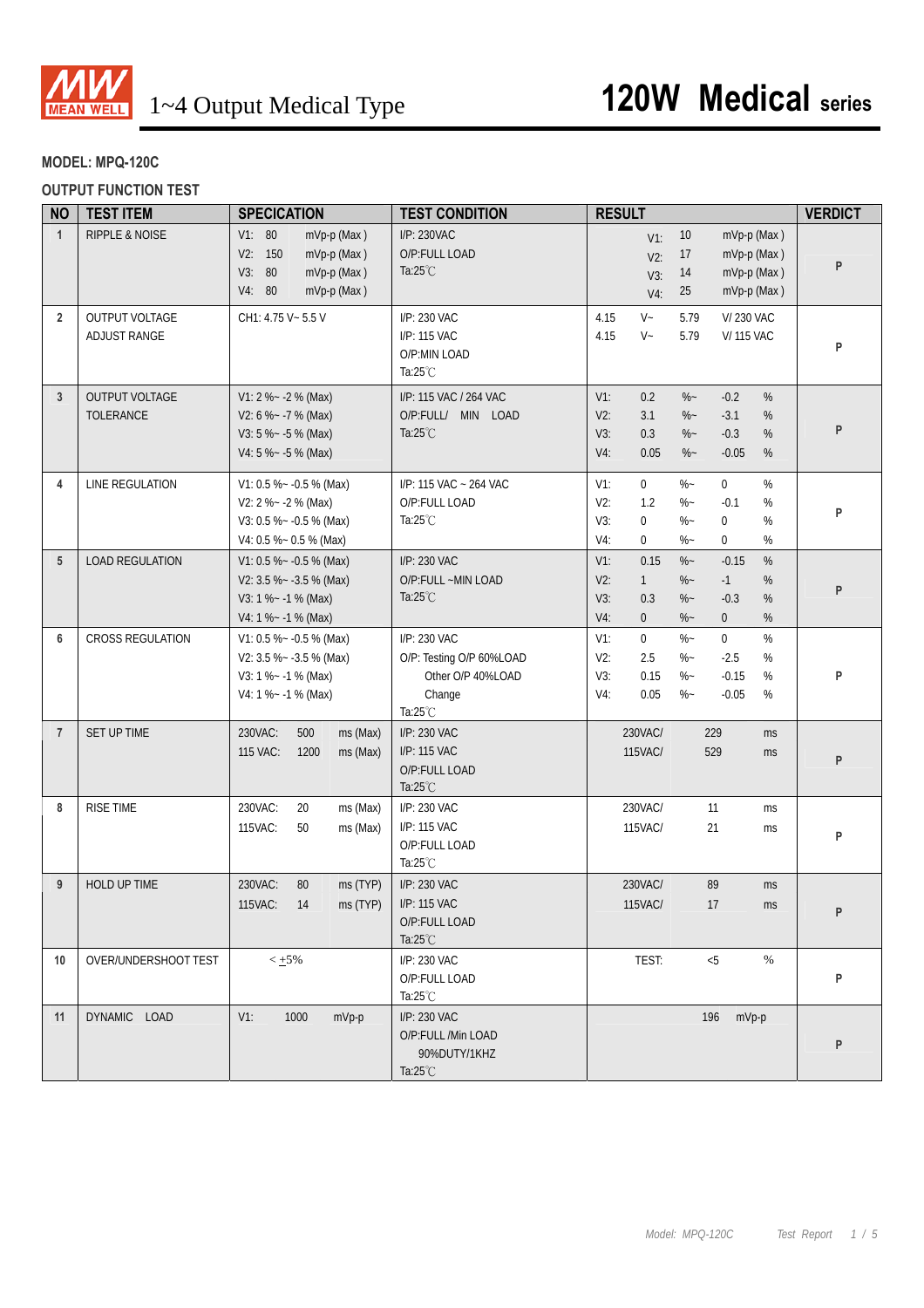

#### **INPUT FUNCTION TEST**

| <b>NO</b>      | <b>TEST ITEM</b>             | <b>SPECICATION</b>                                                      | <b>TEST CONDITION</b>                                                                                                                      | <b>RESULT</b>                                       | <b>VERDICT</b> |
|----------------|------------------------------|-------------------------------------------------------------------------|--------------------------------------------------------------------------------------------------------------------------------------------|-----------------------------------------------------|----------------|
| $\mathbf{1}$   | <b>INPUT VOLTAGE RANGE</b>   | 90VAC~264 VAC                                                           | I/P:TESTING<br>O/P:FULL LOAD<br>Ta: $25^{\circ}$ C                                                                                         | 70 V~264V                                           |                |
|                |                              |                                                                         | $I/P$ :<br>LOW-LINE-3V= $87$ V<br>HIGH-LINE+15%=300 V<br>O/P:FULL/MIN LOAD<br>ON: 30 Sec. OFF: 30 Sec 10MIN<br>(AC POWER ON/OFF NO DAMAGE) | TEST: OK                                            | р              |
| $\overline{2}$ | <b>INPUT FREQUENCY RANGE</b> | 47HZ ~440 HZ<br>NO DAMAGE OSC                                           | I/P: 90 VAC ~ 264 VAC<br>O/P:FULL~MIN LOAD<br>Ta: $25^{\circ}$ C                                                                           | <b>TEST: OK</b>                                     | P              |
| 3              | <b>EFFICIENCY</b>            | 71 % (TYP)                                                              | I/P: 230 VAC<br>O/P:FULL LOAD<br>Ta: $25^{\circ}$ C                                                                                        | 71.6 %                                              | P              |
| 4              | <b>INPUT CURRENT</b>         | 230V/<br>1.7<br>A(TYP)<br>115V/<br>2.9<br>A(TYP)                        | I/P: 230 VAC<br>I/P: 115 VAC<br>O/P:FULL LOAD<br>Ta: $25^{\circ}$ C                                                                        | A/230 VAC<br>1.4<br>$=$<br>A/ 115 VAC<br>$=$<br>2.4 | P              |
| 5              | <b>INRUSH CURRENT</b>        | 230V/<br>45<br>A(TYP)<br>$115$ V/<br>A (TYP)<br>22<br><b>COLD START</b> | I/P: 230 VAC<br>I/P: 115 VAC<br>O/P:FULL LOAD<br>Ta: $25^{\circ}$ C                                                                        | A/230 VAC<br>38<br>$=$<br>A/ 115 VAC<br>18<br>$=$   | P              |
| 6              | <b>LEAKAGE CURRENT</b>       | uA/264 VAC<br>180<br>$\langle$                                          | I/P: 264 VAC<br>O/P:Min LOAD<br>Ta: $25^{\circ}$ C                                                                                         | $L-FG$ :<br>129<br>uA<br>$N-FG$ :<br>129<br>uA      | P              |

### **PROTECTION FUNCTION TEST**

| <b>NO</b> | <b>TEST ITEM</b>        | <b>SPECICATION</b>   | <b>TEST CONDITION</b> | <b>RESULT</b>           | <b>VERDICT</b> |
|-----------|-------------------------|----------------------|-----------------------|-------------------------|----------------|
|           | OVER LOAD PROTECTION    | 110 %~ 150 %         | I/P: 230 VAC          | 144 %/ 230 VAC          |                |
|           |                         |                      | I/P: 115 VAC          | 144 %/ 115 VAC          | P              |
|           |                         |                      | O/P:TESTING           | Hiccup Mode             |                |
|           |                         |                      | Ta: $25^{\circ}$ C    |                         |                |
|           | OVER VOLTAGE PROTECTION | CH1: 5.75 V ~ 6.75 V | I/P: 230 VAC          | 6.24 V/ 230 VAC         |                |
|           |                         |                      | I/P: 115 VAC          | 6.24 V/ 115 VAC         | D              |
|           |                         |                      | O/P:MIN LOAD          | Shunt down Re- power ON |                |
|           |                         |                      | Ta: $25^{\circ}$ C    |                         |                |
| 3         | SHORT PROTECTION        | SHORT EVERY OUTPUT   | I/P: 264 VAC          | NO DAMAGE               |                |
|           |                         | NO DAMAGE<br>1 HOUR  | O/P:FULL LOAD         | Hiccup Mode             | P              |
|           |                         |                      | Ta: $25^{\circ}$ C    |                         |                |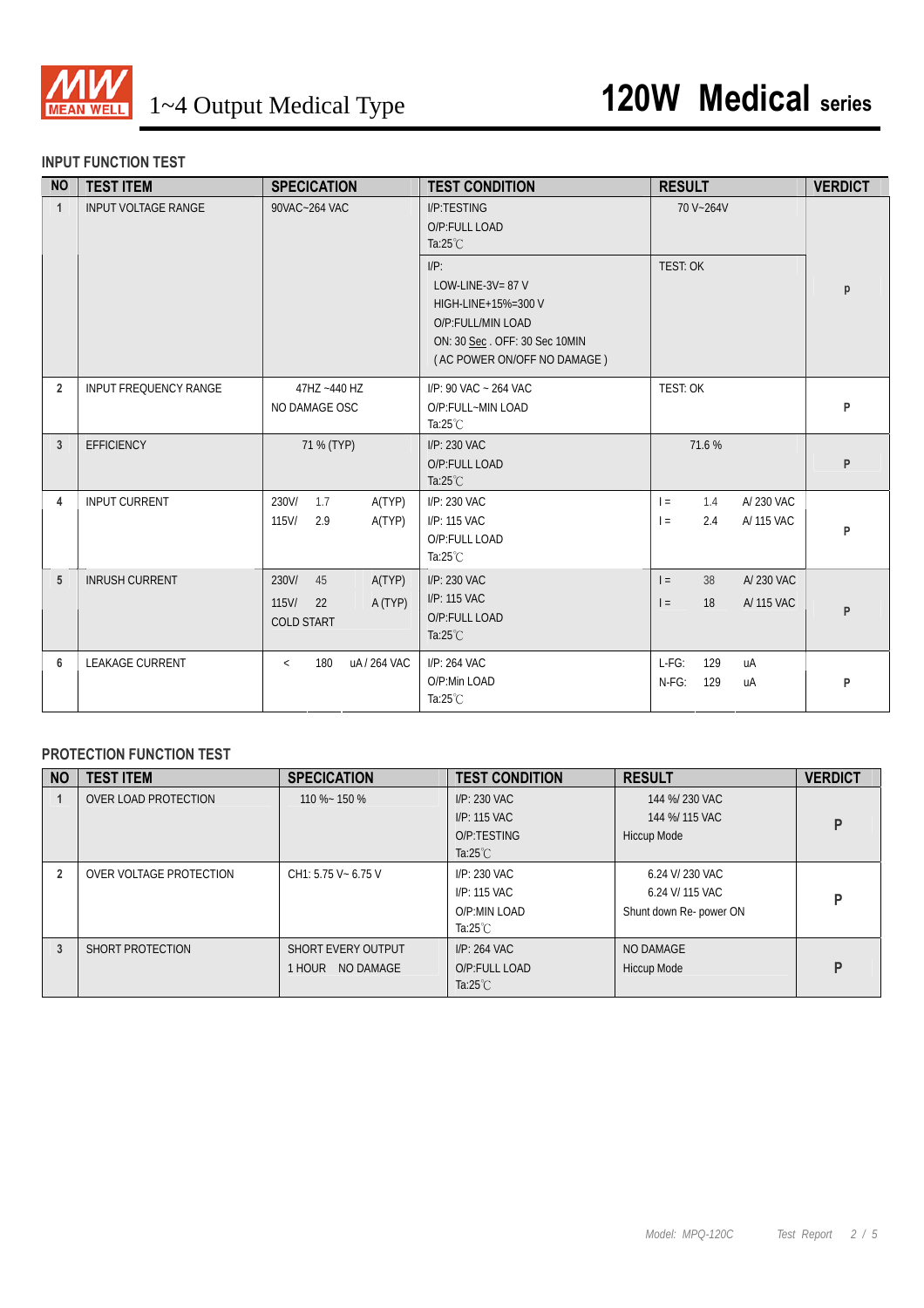

#### **ENVIRONMENT TEST**

| <b>NO</b>      | <b>TEST ITEM</b>        | <b>SPECICATION</b>     |                                           | <b>TEST CONDITION</b>                     |                       | <b>RESULT</b>                        | <b>VERDICT</b> |  |
|----------------|-------------------------|------------------------|-------------------------------------------|-------------------------------------------|-----------------------|--------------------------------------|----------------|--|
| $\mathbf{1}$   | TEMPERATURE RISE TEST   | MODEL: MPQ-120B        |                                           |                                           |                       |                                      |                |  |
|                |                         |                        | 1. ROOM AMBIENT BURN-IN: 1HRS             |                                           |                       |                                      |                |  |
|                |                         |                        |                                           | I/P: 230VAC O/P: FULL LOAD Ta= 28.7 °C    |                       |                                      |                |  |
|                |                         |                        | 2. HIGH AMBIENT BURN-IN: 2.5 HRS          |                                           |                       |                                      |                |  |
|                |                         |                        |                                           | $I/P$ : 230VAC O/P: FULL LOAD Ta= 55.4 °C |                       |                                      |                |  |
|                |                         |                        |                                           |                                           |                       |                                      |                |  |
|                |                         |                        |                                           |                                           |                       | ROOM AMBIENT HIGH AMBIENT            |                |  |
|                |                         | <b>NO</b>              | Position                                  | P/N                                       | Ta= 28.7 $^{\circ}$ C | Ta= $55.4$ °C                        |                |  |
|                |                         | 1                      | LF1                                       | TF-485                                    |                       | 33.0°C<br>$61.0^{\circ}$ C           |                |  |
|                |                         | 2                      | B <sub>D</sub> 1                          | D3SB80 4A/800V SHI                        |                       | $33.5^{\circ}$ C<br>$61.9^{\circ}$ C |                |  |
|                |                         | 3                      | C6                                        | 150U/400V HP3 85℃                         |                       | $30.7^{\circ}$ C<br>58.2°C           |                |  |
|                |                         | $\overline{4}$         | T1 CORE                                   | TF-1088                                   |                       | 42.5°C<br>76.0°C                     | P              |  |
|                |                         | 5                      | T1 COIL                                   | TF-1088                                   |                       | 56.9°C<br>84.4°C                     |                |  |
|                |                         | 6                      | D <sub>50</sub>                           | BYQ28X-200 10A/200V PH                    |                       | 52.6°C<br>79.8°C                     |                |  |
|                |                         | $\tau$                 | Q <sub>1</sub>                            | 2SK2082 9A/800V FUJI                      |                       | 71.8°C<br>40.5°C                     |                |  |
|                |                         | 8                      | C <sub>10</sub>                           | 47U/50V RUB YXF 105°C                     |                       | $32.0^{\circ}$ C<br>$61.4^{\circ}$ C |                |  |
|                |                         | 9                      | D <sub>1</sub>                            | HER208 2A/1KV REC                         |                       | 48.9°C<br>84.6°C                     |                |  |
|                |                         | 10                     | U1                                        | TI3842                                    |                       | 71.2°C<br>43.3°C                     |                |  |
|                |                         | 11                     | D60                                       | SBL3040PT 30A/40V LT                      |                       | $66.6^{\circ}$ C<br>$93.9^{\circ}$   |                |  |
|                |                         | 12                     | C61                                       | 3900U/10V RUB ZL 105°C                    |                       | $43.1^{\circ}$ C<br>72.0°C           |                |  |
|                |                         | 13                     | C <sub>51</sub>                           | 2200U/16V RUB YXG 105℃                    |                       | 43.2°C<br>71.2°C                     |                |  |
|                |                         | 14                     | D72                                       | HER302 3A/100V REC                        |                       | 54.9°C<br>$81.2^{\circ}$ C           |                |  |
|                |                         | 15                     | D80                                       | HER303 3A/200V REC                        |                       | 87.1°C<br>62.5°C                     |                |  |
| $\overline{2}$ | OVER LOAD BURN-IN TEST  | NO DAMAGE              |                                           | I/P: 230 VAC                              |                       | TEST: OK                             |                |  |
|                |                         | 1 HOUR (MIN)           |                                           | O/P: 134 % LOAD                           |                       |                                      | P              |  |
|                |                         |                        |                                           | Ta: $25^{\circ}$ C                        |                       |                                      |                |  |
| 3              | LOW TEMPERATURE         |                        | TURN ON AFTER 2 HOUR                      | I/P: 230 VAC                              |                       | TEST: OK                             |                |  |
|                | TURN ON TEST            |                        |                                           | O/P: 100 % LOAD                           |                       |                                      | P              |  |
|                |                         |                        |                                           | Ta= $-20$ °C                              |                       |                                      |                |  |
| $\overline{4}$ | <b>HIGH HUMIDITY</b>    | AFTER 12 HOURS         |                                           | I/P: 272 VAC                              |                       | TEST: OK                             |                |  |
|                | <b>HIGH TEMPERATURE</b> | IN CHAMBER ON          |                                           | O/P:FULL LOAD                             |                       |                                      |                |  |
|                | <b>HIGH VOLTAGE</b>     | CONTROL 500 °C         |                                           | Ta=50 $^{\circ}$ C                        |                       |                                      | P              |  |
|                | TURN ON TEST            | NO DAMAGE              |                                           | $HUMIDITY = 95 %R.H$                      |                       |                                      |                |  |
| 5              | TEMPERATURE             | + 0.04 % (0~50°C)      |                                           | I/P: 230 VAC                              |                       | $+0.02\%$ (0~50°C)                   |                |  |
|                | COEFFICIENT             |                        |                                           | O/P:FULL LOAD                             |                       |                                      | P              |  |
| $6\phantom{1}$ | <b>VIBRATION TEST</b>   |                        | 1 Carton & 1 Set Operating                |                                           |                       | TEST: OK                             |                |  |
|                |                         |                        | (1) Waveform: Sine Wave                   |                                           |                       |                                      |                |  |
|                |                         |                        | (2) Frequency: 10~500Hz                   |                                           |                       |                                      |                |  |
|                |                         |                        | (3) Sweep Time: 10min/sweep cycle         |                                           |                       |                                      | P              |  |
|                |                         | (4) Acceleration:2G    |                                           |                                           |                       |                                      |                |  |
|                |                         |                        | (5) Test Time:1 hour in each axis (X.Y.Z) |                                           |                       |                                      |                |  |
|                |                         | (6) Ta: $25^{\circ}$ C |                                           |                                           |                       |                                      |                |  |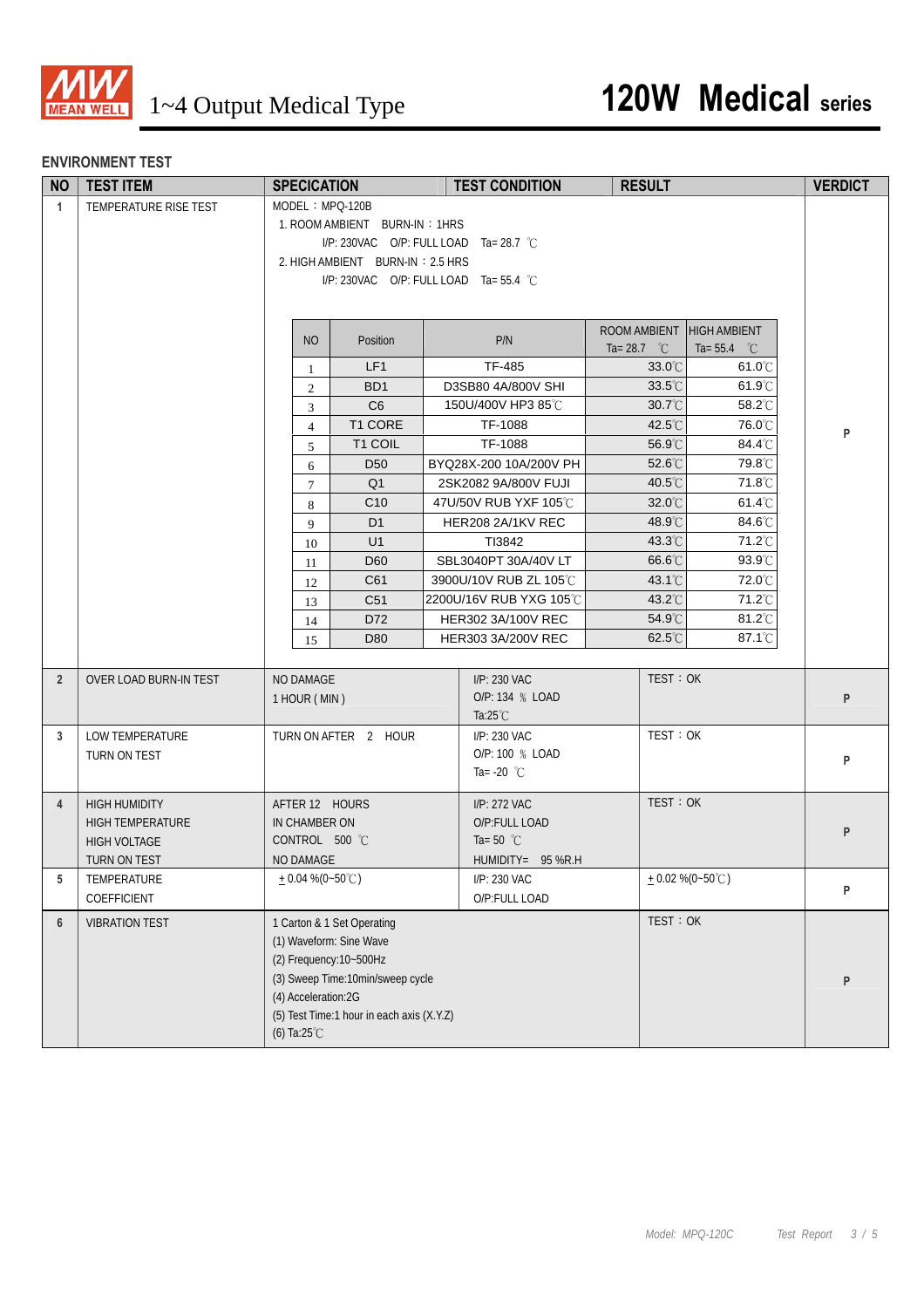

# **SAFETY TEST**

| <b>NO</b>      | <b>TEST ITEM</b>            | <b>SPECICATION</b>                                                                               | <b>TEST CONDITION</b>                                                                                  | <b>RESULT</b>                                                                                                | <b>VERDICT</b> |
|----------------|-----------------------------|--------------------------------------------------------------------------------------------------|--------------------------------------------------------------------------------------------------------|--------------------------------------------------------------------------------------------------------------|----------------|
|                | WITHSTAND VOLTAGE           | I/P-O/P: 4 KVAC/min<br>$I/P-FG: 1.5 KVAC/min$<br>O/P-FG: 0.5 KVAC/min                            | $I/P$ -O/P: 4.2 KVAC/min<br>$I/P-FG: 1.8 KVAC/min$<br>O/P-FG: 0.6 KVAC/min<br>Ta:25 $°C$               | $I/P-O/P$ :<br>3.62<br>mA<br>$I/P-FG$ :<br>mA<br>1.64<br>0.77<br>$O/P-FG$ :<br>mA<br>NO DAMAGE               | P              |
| $\overline{2}$ | <b>ISOLATION RESISTANCE</b> | $I/P$ -O/P:500VDC>100M $\Omega$<br>$I/P$ -FG: 500VDC>100M $\Omega$<br>$O/P-FG:500VDC>100M\Omega$ | VDC.<br>$I/P$ -O/P:<br>500<br>$I/P-FG$ :<br><b>VDC</b><br>500<br>O/P-FG: 500 VDC<br>Ta: $25^{\circ}$ C | $G\Omega$<br>$I/P-O/P$ :<br>15<br>8<br>$I/P-FG$ :<br>GΩ<br>$G\Omega$<br>$O/P-FG$ :<br>13<br><b>NO DAMAGE</b> | P              |
| 3              | <b>GROUNDING CONTINUITY</b> | FG(PE) TO CHASSIS<br>OR TRACE < $100 \text{ m}\Omega$                                            | $40$ A $/$ 2min<br>Ta:25 $°C$                                                                          | $m\Omega$<br>4                                                                                               | P              |
| 4              | APPROVAL                    | TUV: Certificate NO : TA50053140<br>UL: File NO : E227340                                        |                                                                                                        |                                                                                                              | P              |

### **E.M.C TEST**

| <b>NO</b>      | <b>TEST ITEM</b>                               | <b>SPECICATION</b>                                         | <b>TEST CONDITION</b>                                          | <b>RESULT</b>                        | <b>VERDICT</b> |
|----------------|------------------------------------------------|------------------------------------------------------------|----------------------------------------------------------------|--------------------------------------|----------------|
| $\mathbf{1}$   | <b>HARMONIC</b>                                | EN61000-3-2<br><b>CLASS A</b>                              | I/P: 230 VAC/50HZ<br>O/P:FULL LOAD<br>Ta: $25^{\circ}$ C       | PASS                                 | P              |
| $\overline{2}$ | <b>CONDUCTION</b>                              | EN55022<br><b>CLASS B</b>                                  | I/P: 230 VAC (50HZ)<br>O/P:FULL/50% LOAD<br>Ta: $25^{\circ}$ C | <b>PASS</b><br>Test by certified Lab | P              |
| 3              | <b>RADIATION</b>                               | EN55022<br><b>CLASS B</b>                                  | I/P: 230 VAC (50HZ)<br>O/P:FULL LOAD<br>Ta: $25^{\circ}$ C     | PASS<br>Test by certified Lab        | P              |
| 4              | E.S.D                                          | EN61000-4-2<br><b>INDUSTRY</b><br>AIR:8KV / Contact:4KV    | I/P: 230 VAC/50HZ<br>O/P:FULL LOAD<br>Ta: $25^{\circ}$ C       | CRITERIA A                           | P              |
| 5              | E.F.T                                          | EN61000-4-4<br><b>INDUSTRY</b><br><b>INPUT: 2KV</b>        | I/P: 230 VAC/50HZ<br>O/P:FULL LOAD<br>Ta: $25^{\circ}$ C       | CRITERIA A                           | P              |
| $6\phantom{1}$ | <b>SURGE</b>                                   | IEC61000-4-5<br><b>INDUSTRY</b><br>$L-N:2KV$<br>L,N-PE:4KV | I/P: 230 VAC/50HZ<br>O/P:FULL LOAD<br>Ta: $25^{\circ}$ C       | CRITERIA A                           | P              |
| 7              | Test by certified Lab $\&$ Test Report Prepare |                                                            |                                                                |                                      |                |

#### **M.T.B.F & LIFE CYCLE CALCULATION**

| <b>NO</b> | <b>TEST ITEM</b> | <b>SPECICATION</b>                          | <b>TEST CONDITION</b>                         | <b>RESULT</b> | <b>VERDICT</b> |
|-----------|------------------|---------------------------------------------|-----------------------------------------------|---------------|----------------|
|           | CAPACITOR        | SUPPOSE C 61 IS THE MOST CRITICAL COMPONENT |                                               |               |                |
|           | LIFE CYCLE       | I/P: 230VAC                                 | O/P:FULL LOAD Ta= 25 °C LIFE TIME= 547701 HRS |               |                |
|           |                  | I/P: 230VAC                                 | O/P:FULL LOAD Ta= 50 °C LIFE TIME= 83127 HRS  |               |                |
|           | <b>MTBF</b>      | MIL-HDBK-217F NOTICES2 PARTS COUNT          |                                               |               |                |
|           |                  | TOTAL FAILURE RATE: 262.1k HRS              |                                               |               |                |